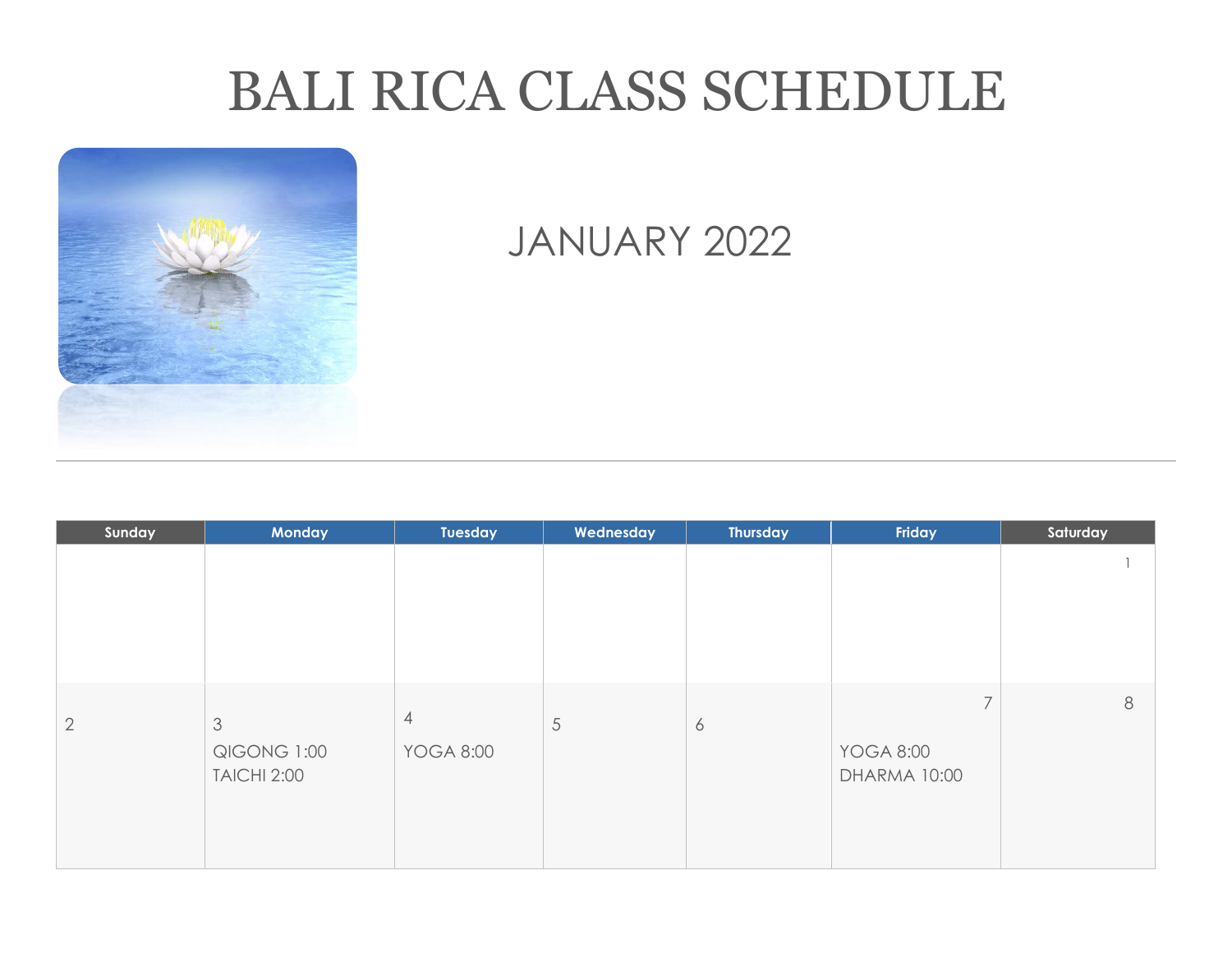| 9  | 10<br>QIGONG 1:00<br><b>TAICHI 2:00</b> | 11<br><b>YOGA 8:00</b> | 12 | 13 | 14<br><b>YOGA 8:00</b><br>DHARMA 10:00 | 15 |
|----|-----------------------------------------|------------------------|----|----|----------------------------------------|----|
| 16 | 17<br>QIGONG 1:00<br><b>TAICHI 2:00</b> | 18<br><b>YOGA 8:00</b> | 19 | 20 | 21<br><b>YOGA 8:00</b><br>DHARMA 10:00 | 22 |
| 23 | 24<br>QIGONG 1:00<br><b>TAICHI 2:00</b> | 25<br><b>YOGA 8:00</b> | 26 | 27 | 28<br><b>YOGA 8:00</b><br>DHARMA 10:00 | 29 |

| 30 | 31                 | FEB <sup>1</sup> |  |                  | ◡ |
|----|--------------------|------------------|--|------------------|---|
|    | QIGONG 1:00        | <b>YOGA 8:00</b> |  | <b>YOGA 8:00</b> |   |
|    | <b>TAICHI 2:00</b> |                  |  | DHARMA 10:00     |   |
|    |                    |                  |  |                  |   |
|    |                    |                  |  |                  |   |
|    |                    |                  |  |                  |   |
|    |                    |                  |  |                  |   |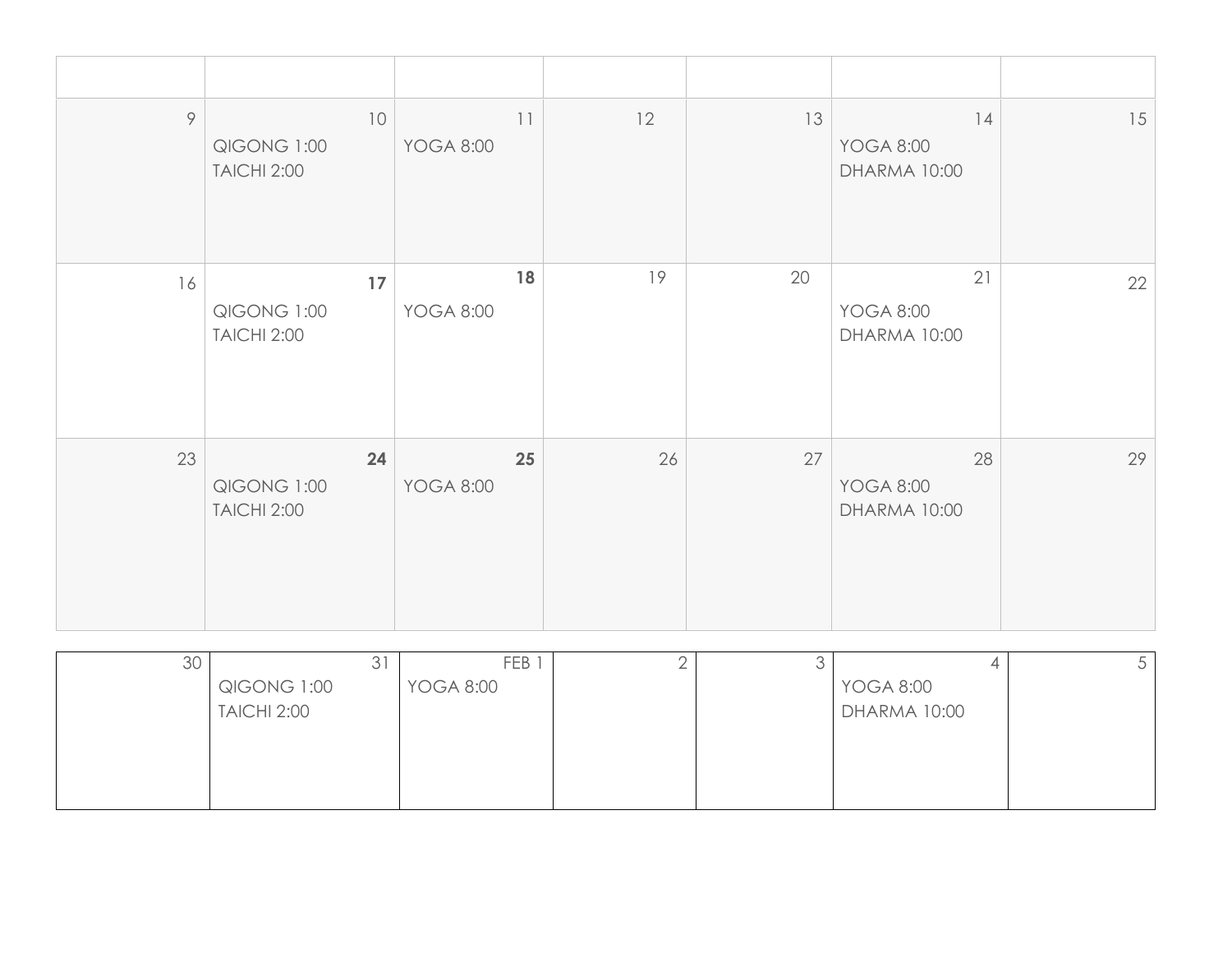*We ask all participants in classes to be Covid vaccinated. Or mask/sit outside of Yoga Pavilion on lawn & keep social distancing.*

## *THANK YOU FOR UNDERSTANDING*

### *Vinyasa Yoga*

*\$10 Suggested Donation -* 6 students max (for healthy spacing) To ensure your spot contact Pam whatsapp +1(414)704-4145: or Sharon at 8847-6911

#### **ALL OTHER CLASSES NO CHARGE – THANK YOU TEACHERS FOR YOUR TIME AND GENEROSITY!**

*Bali Rica is located in Ojochal on Calle Papagayo. For more info contact Sharon [\(sharon@balirica.com\)](mailto:sharon@balirica.com) at 8847-6911*

*We encourage carpooling.*

*Please Park outside gates on Calle Papagayo, mindful to ensure that traffic can pass safely.*